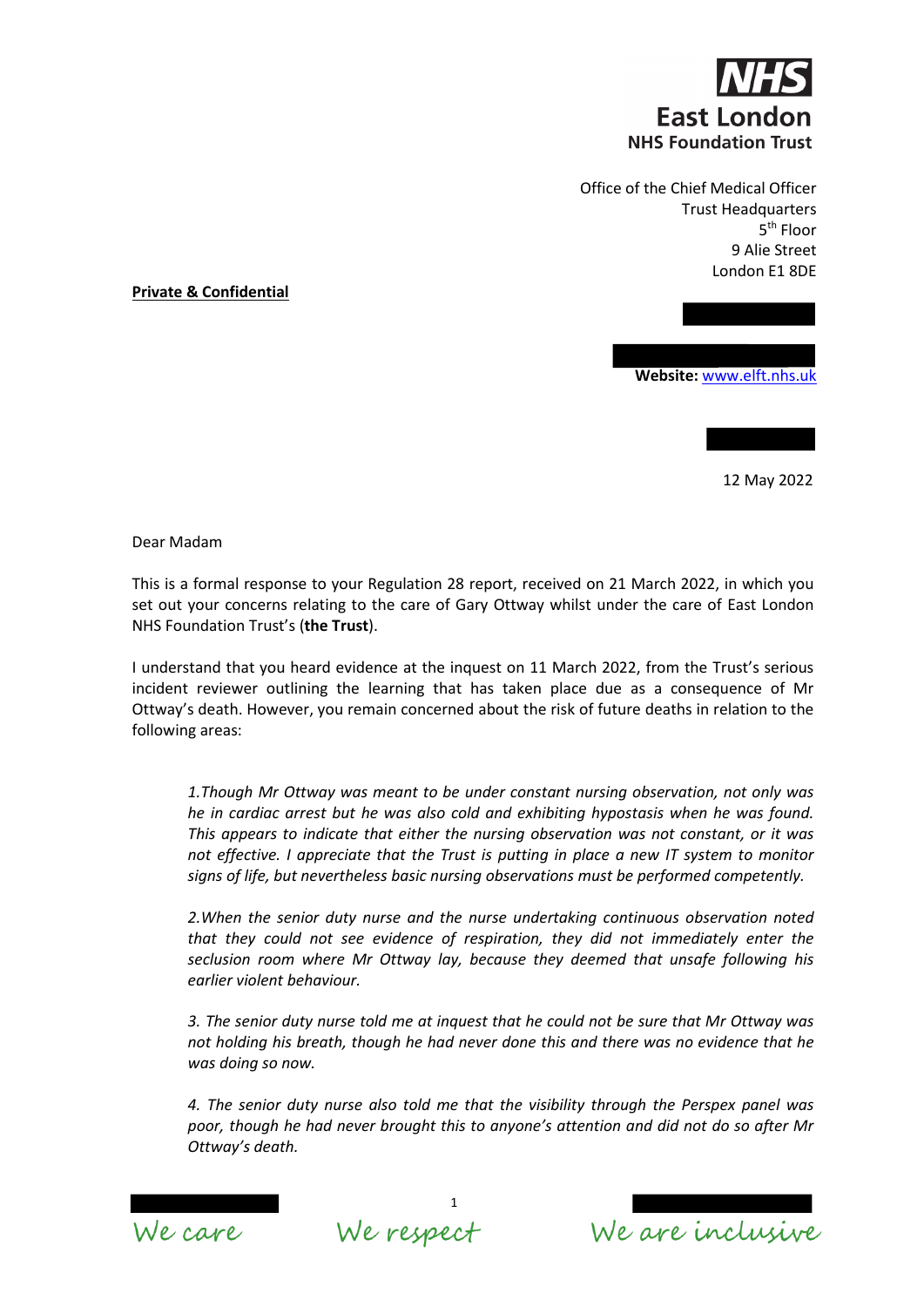

*5. The senior duty nurse told me that the nurses would not enter the seclusion room until the rapid response team was present, but he did not call the rapid response team as soon as he suspected that Mr Ottway was not breathing. Instead, he started by going to get one of the other nurses, which took a couple of minutes; then he rang the duty doctor; and only after that did he radio for the rapid response team.* 

*6.The junior doctor was the last person to attend the resuscitation and told me he did so after the rapid response team, yet no one had entered the seclusion room by the time he arrived. It may be that there was a (perhaps unconscious) reluctance to enter the room without a doctor, despite the presence of the rapid response (nursing) team. But by the time the junior doctor got to the door and immediately identified that Mr Ottway was not breathing, at least six and a half to seven minutes had elapsed since the first two nurses saw no evidence of respiration. This was well outside the three to four minute window of opportunity for resuscitation without inevitable brain damage or death.* 

*7. In the six and a half to seven minutes before the junior doctor arrived at the seclusion room, the emergency grab bag had not. That took another 30 seconds, though to retrieve it was only a three minute round trip from the room where the nurses who had first identified the lack of respiration were waiting.* 

*8. The junior (and only) doctor called to assist in the attempted resuscitation was not familiar with the contents of the emergency grab bag, told me that it would not have occurred to him to ask for any equipment to assist with ventilations other than a pocket mask, and explained that he was not trained in giving adrenaline or any other medicines for resuscitation. As he was the only medical resource available in the case of an emergency, these seem significant gaps.*

*9. When paramedics arrived, they found that chest compressions were being given (by nursing staff) to Mr Ottway's abdomen instead of his chest, thus rendering them ineffective.* 

I wish to assure you and the family of Mr Ottway that the Trust has reviewed the issues you highlighted, and has and will continue to undertake learning surrounding these topics. I outline the Trust's actions in relation to each of your concerns below.

## **NURSING OBSERVATIONS (Point 1)**

At inquest, you heard oral evidence that Mr Ottway was under continuous nursing observations. The SI reviewer stated that those observations were undertaken appropriately and in line with the Trust's seclusion policy. The evidence that Mr Ottway was suffering from hypostatsis had not been provided to the SI author and, therefore, did not feature in the SI review. Since receiving your report, the Clinical Director of Tower Hamlets has reviewed this information and is investigating this further to see if further action is required.

A refresher session on effective observations for service users in seclusion will take place on the next away day on 19 May 2022 for Rosebank Ward, 26 May 2022 for Millharbour Ward and 20 July 2022 for all DSNs.



We are inclusive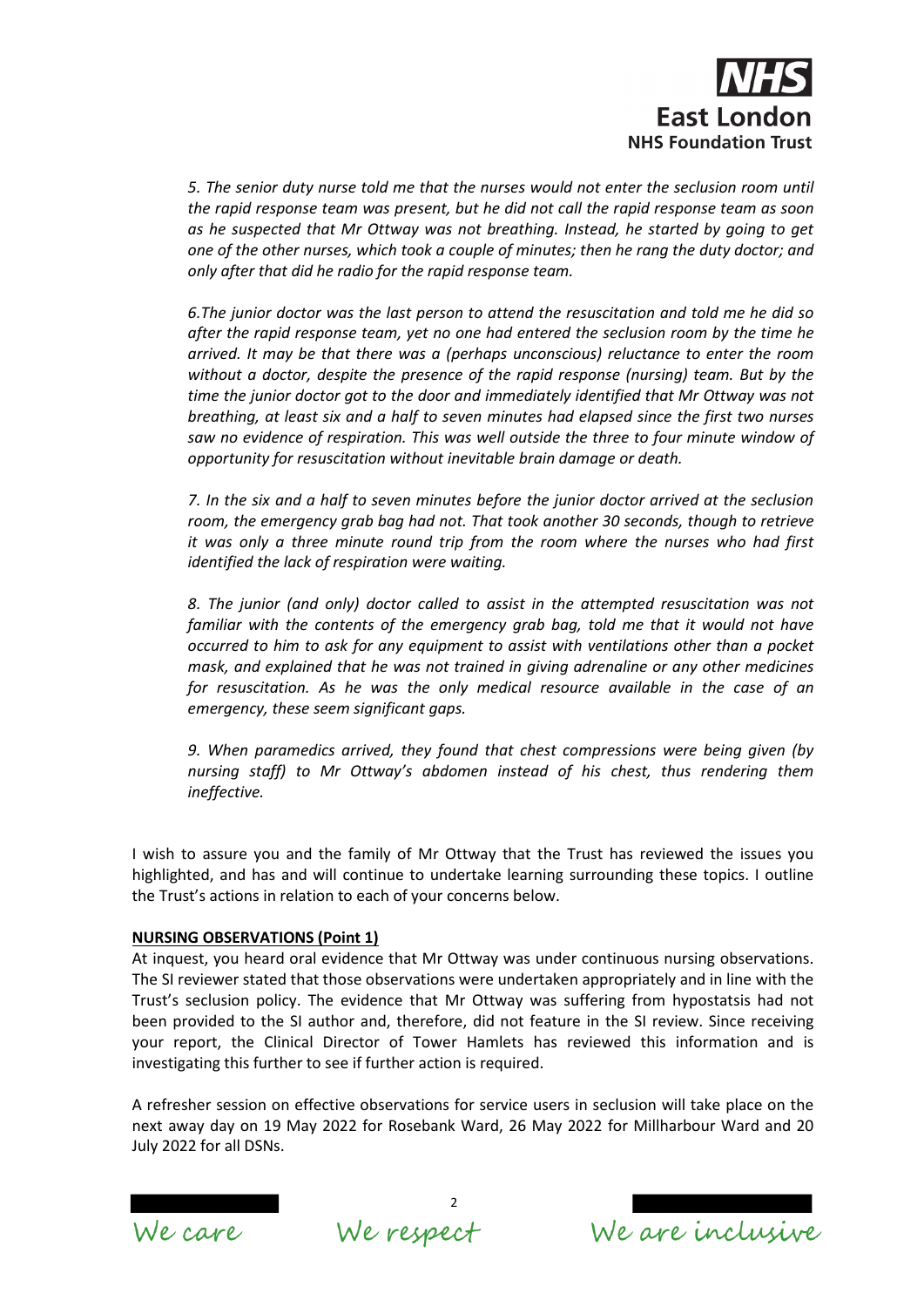

I understand that you heard evidence that the Trust is putting in place a new system called Oxehealth in order to monitor signs of life in the seclusion room. I am pleased to update you that this will be completed by the end of June 2022.

As a consequence of Mr Ottway's death, Tower Hamlets Directorate made the decision to have CCTV installed in its seclusion rooms. This has been completed and a live stream is now available for the seclusion rooms.

The addition of both Oxehealth and CCTV to the seclusion room will provide an additional layer of safety for service users in the seclusion room. While it will not replace nursing observations (and is not intended to), it will be a valuable adjunct and will improve patient safety overall.

## **SECLUSION ROOM ENTRY (Point 2,6)**

I understand that the Trust Clinicians provided evidence at inquest that MAPA training requires a certain number be present prior to entering the seclusion room, especially if a service user is behaving violently. This is indeed the case, and it is the Trust's view that in light of this guidance, the relevant clinicians' actions were appropriate. Clinicians must be able to keep themselves safe if they are to effectively care for service users. Both the installation of Oxehealth and CCTV will be a helpful adjunct to managing the seclusion room for this reason.

It is unfortunate that the Trust's seclusion policy does not currently clearly state this. However, it is being updated to reflect this and to include specific guidance for dealing with medical emergencies. This will be completed by August 2022.

## **PERSPEX PANEL VISIBILITY (Point 4)**

The Perspex panel has been replaced and is now clear.

## **EMERGENCY RESPONSE (Point 5,7,8,9)**

Weekly emergency response simulations are now held across Tower Hamlet's in-patient wards.

A quality improvement project has been started with the goal of ensuring that the emergency simulations are robust and provide the necessary learning and education to clinicians.

In cases of a suspected clinical emergency, clinicians should either raise the alarm or call the rapid response team for assistance via the radio – immediately. This is reflected in the simulations. The new guidance on medical emergencies in the Trust's seclusion policy will also make this clear.

The Trust's junior doctors are now included in all of the emergency response simulations. A session has been added to the junior doctor induction for the purpose of familiarising them with the contents of the grab bag and how to use the equipment.

The simulations include a focus on good quality CPR. Recent feedback from paramedics has confirmed that the standard of CPR across the directorate is significantly improved.

I hope this response assures you and the family of Mr Ottway that the Trust has fully considered and addressed your concerns.